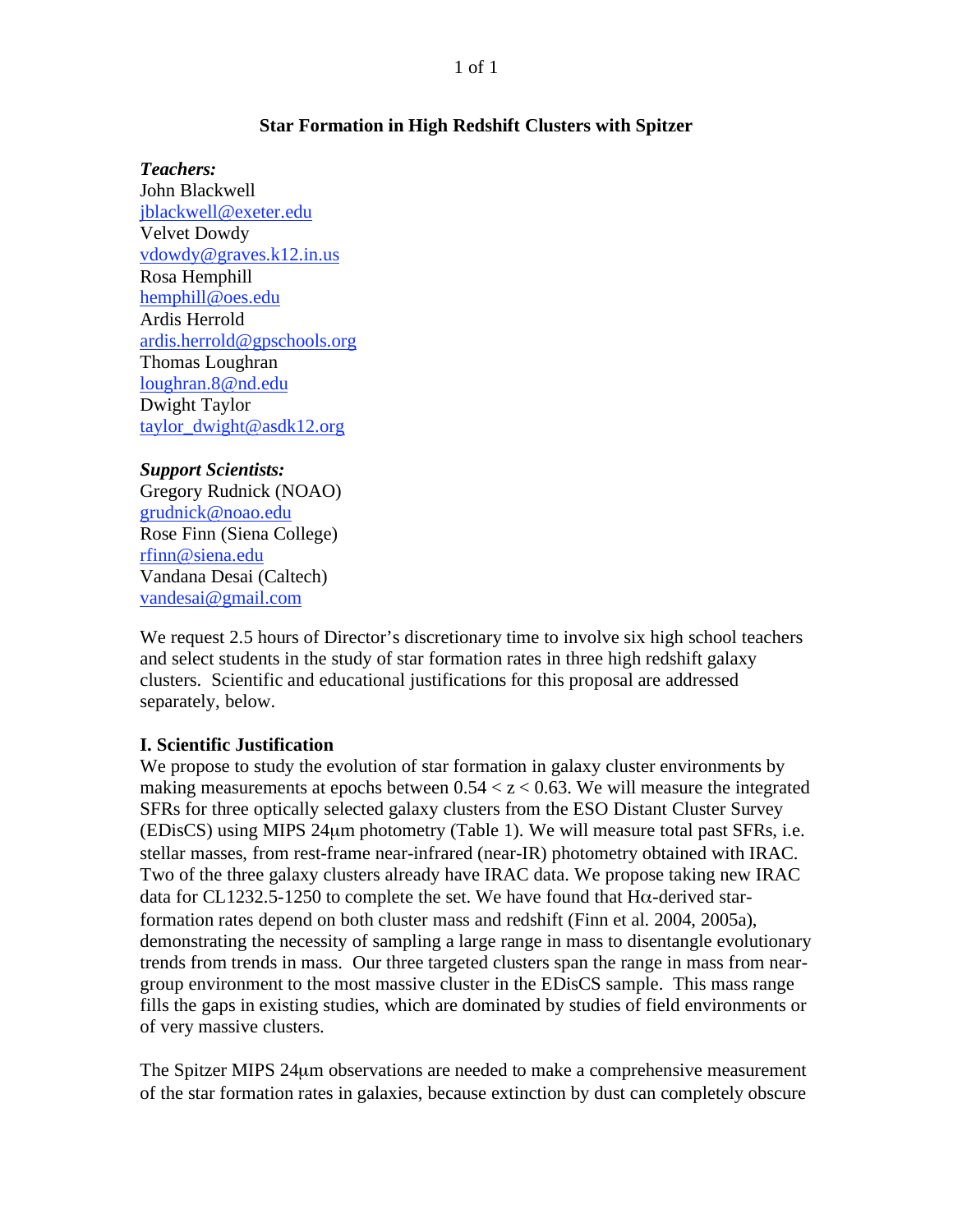the majority of star formation in galaxies. The IRAC observations will determine if AGN activity is present in individual galaxies, which would bias our measures of the SFR based on the 24μm flux since the AGN could also heat dust seen at 24μm. The IRAC data will also provide robust stellar masses to quantify the total past star formation.

We will observe the central  $5'x5'$  of each cluster with MIPS in 24 $\mu$ m and with IRAC in all four channels. Our 24μm observations will reach a sensitivity of one solar mass per year and our IRAC depth is chosen to match the same SFR sensitivity. The exposure times from the AORs (including overheads) is given in Table 1. Our total time request is 2:33:50.

Extensive ancillary data are already in hand, i.e. deep VRIJK imaging, 8-meter telescope spectroscopy, HST I-band imaging for all three clusters, and IRAC data on two of the clusters. This ancillary data will help to isolate cluster members and interpret the derived SFRs. The mass and redshift range of our targets serves as an important complement to other Spitzer studies of low and intermediate-redshift clusters and will provide a more comprehensive picture of the evolution of star formation in galaxy clusters from  $z \approx 1$  to  $z \approx 0$ .

### **Table 1:**

| <b>Cluster Name</b> | <b>RA</b>                | DEC | z | Instrumentation                           | exp. time. [hours] |
|---------------------|--------------------------|-----|---|-------------------------------------------|--------------------|
| CL1037.9-1243       | $10:37:51.2$ $-12:43:27$ |     |   | $0.58$ MIPS( $24 \mu m$ )                 | 0.64               |
| CL1227.9-1138       | $12:27:58.9$ $-11:35:13$ |     |   | $0.63$ MIPS $(24 \mu m)$                  | 0.79               |
| CL1232.5-1250       | $12:32:30.5$ $-12:50:36$ |     |   | $0.54$ MIPS( $24 \mu m$ )                 | 0.54               |
| CL1232.5-1250       |                          |     |   | $12:32:30.5$ $-12:50:36$ 0.54 IRAC(Ch1-4) | 0.38               |

#### **Relevant Publications**

- Finn, Balogh, Miller, Nichol, & Zaritsky*, Integrated Star-Formation Rates for C4 Galaxy Clusters,* 2006, in preparation
- Finn, et al., *H*α-*Derived Star-Formation Rates for Three*  $z \sim 0.8$  *EDisCS Galaxy Clusters*, 2005, ApJ, 2005, ApJ, 630, 206
- Finn, Zaritsky, & McCarthy,  $H\alpha$ -Derived Star-Formation Rates for the  $z = 0.84$ *Galaxy Cluster CLJ0023+0423B*, 2004, ApJ, March 20

# **II. Educational Rationale**

Literature and anecdotal evidence strongly suggest that the United States is lagging in the education and preparation of students in scientific, engineering, and technical fields<sup>1</sup>. This is reflected in the number of university graduates<sup>2</sup>, but certainly begins before they enter college. Along the K-12 education pipeline, few students are interested in pursuing a science or engineering major in college. For underrepresented groups, the situation is even worse. The same observation can be made for the number of students interested in becoming science teachers. Even those certified to teach science in high school leave the profession in alarming numbers, with many leaving in their first five years<sup>3</sup>.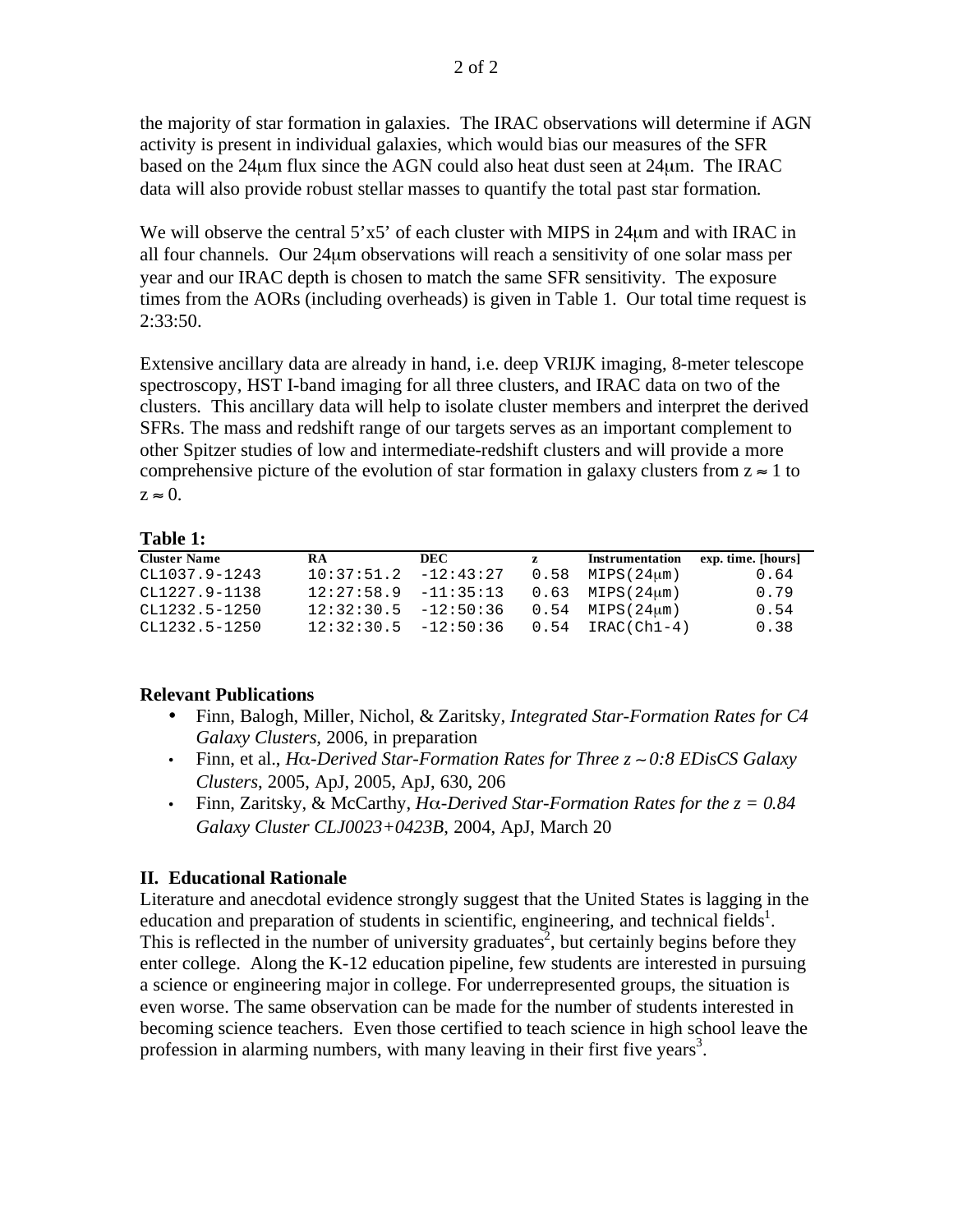Large numbers of adults lack the basic scientific education they require to be able to understand specific scientific advances and issues. The danger is that they will develop uninformed opinions, or perhaps in many cases make no decision at all about important issues that involve the economic and technical success of our country.

Education is the vital link to improving both situations: the lack of trained scientists and science teachers and a better-informed populace. Both students and teachers need a vision of the benefits of choosing a career path in scientific and engineering fields. The challenge is to communicate the excitement of science, the necessity of science and engineering to our technological society, and the tangible and intangible rewards associated with a career in science.

The Spitzer Space telescope observing opportunity provides a unique chance to convey a number of these aspects to teachers, and to a number of talented students. In addition, aspects of the training that the teachers receive as a result of this program will be communicated in both formal and informal educational settings to a much larger number of educators and students. In this way the program will reach a much larger number of students and teachers, and will also reach the general public through media outlets.

Below are specific details describing the activities of the six teachers who will be involved at the "first tier" level of developing the proposal, reducing and analyzing the data, and publishing the results. Each teacher will, in addition to their classroom activities with the Spitzer research project, complete specific outreach activities designed to educate other teachers and the public on the Spitzer telescope, infrared astronomy, instrumentation and techniques for measuring infrared radiation, and the nature of scientific research.

#### **John A. Blackwell**

Director Grainger Observatory at Phillips Exeter Academy, Exeter, NH.

John teaches three college level research-based astronomy courses and manages the school's research observatory. Phillips Exeter Academy is a boarding preparatory school with approximately 1030 students, 33% of whom receive full financial aid packages and/or scholarships to attend. Over 90% of the students receive some form of financial aid.

John's intent is to use the Spitzer experience as a method to teach authentic scientific research while allowing the students full access to the data to accomplish their own research goals. Students involved in the more advanced Astronomy-II & III courses will be taught about observing in the different wavelengths with an emphasis on the infrared using ground based and Spitzer observations. Experiments using the NASA-developed infrared kits will be done in the classroom to allow students to gain a familiarity with infrared light. Night time labs will be done at the observatory using both photometers and CCD imagers to capture photometric data in U, B, V, R, and IR bands with emphasis on what the data means when observing stars and galaxies. These labs will then be compared to this Spitzer project to study similarities and differences in data and data collection.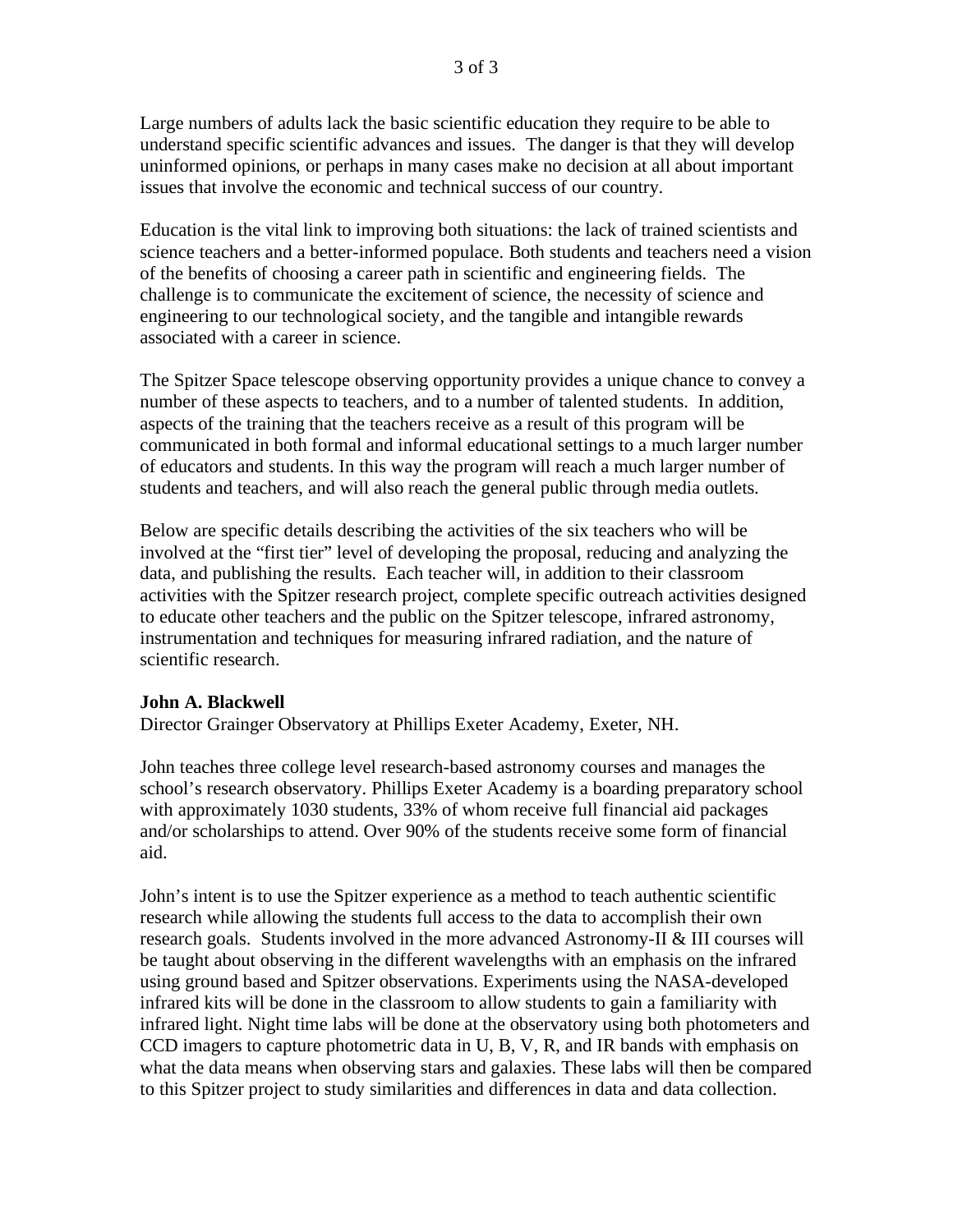John intends to perform the following outreach activities:

•Evening lectures and presentations at the Christa McAuliffe Planetarium to the general public about this specific project and infrared astronomy in general: Attendance is expected to reach 90 people for the first event scheduled for August 18, 2006;

•Day-long teacher education seminars at the Christa McAuliffe Planetarium. John will contact the Director of Education, David McDonald, at the planetarium and schedule a teacher workshop to present infrared astronomy and this Spitzer project. The NASAdeveloped infrared kits will be used. The audience will be high school teachers in southern New Hampshire, eastern Vermont and all of Massachusetts. This has the potential to reach over 50 teachers. Teachers will be presented with lesson plans, lab routines and an extensive bibliography for use at their schools. Timing for these events has yet to be determined, but will likely be in the autumn of 2006 or winter of 2006-2007;

•The Annual Math and Science Colloquium at Phillips Exeter Academy (June  $25<sup>th</sup> - 30<sup>th</sup>$ 2006): This annual event is a series of intensive training seminars for high school and college teachers which is hosted by the Academy and taught by academy and external teachers. Topics range across all disciplines. John has scheduled a one week seminar for this August about multiwavelength astronomy and astronomy with small telescopes. Infrared astronomy will be a two-day topic in which teachers learn about the Spitzer Space Telescope, this project specifically, and infrared astronomy in general. Teachers will be presented with lesson plans, lab routines and an extensive bibliography for their use at their schools. Over 25 teachers are expected to register for this course;

•At least one lecture to the New Hampshire Astronomical Society, which has over 120 members. The first is tentatively scheduled for the autumn of 2006. The primary topic will be the Spitzer research project, infrared astronomy, galaxies and cosmology;

•A two-hour presentation to amateur astronomers has been planned for September 2006 at the annual River's Camera Astronomy Day Celebration in Dover, New Hampshire. Over 150 people typically attend and include teachers, amateur astronomers and students.

# **Velvet Dowdy**

Graves County High School, Mayfield, KY

Velvet teaches Earth, Space, and Physics (ESP), ESP Accelerated, and Astronomy courses. As a TLRBSE alumnus, Velvet has required all students in her ESP and Astronomy classes to complete a research project in astronomy since the 2003-2004 school year. She plans to use the Spitzer experience to develop additional research project ideas to use with her classes. The initial plan is to use IR images from the Cool Cosmos website and an IR camera from the local fire department to get students to ask questions about the IR spectrum. Then students would be trained to use the Spitzer archives to search for usable data—images and spectra. Students could then generate their own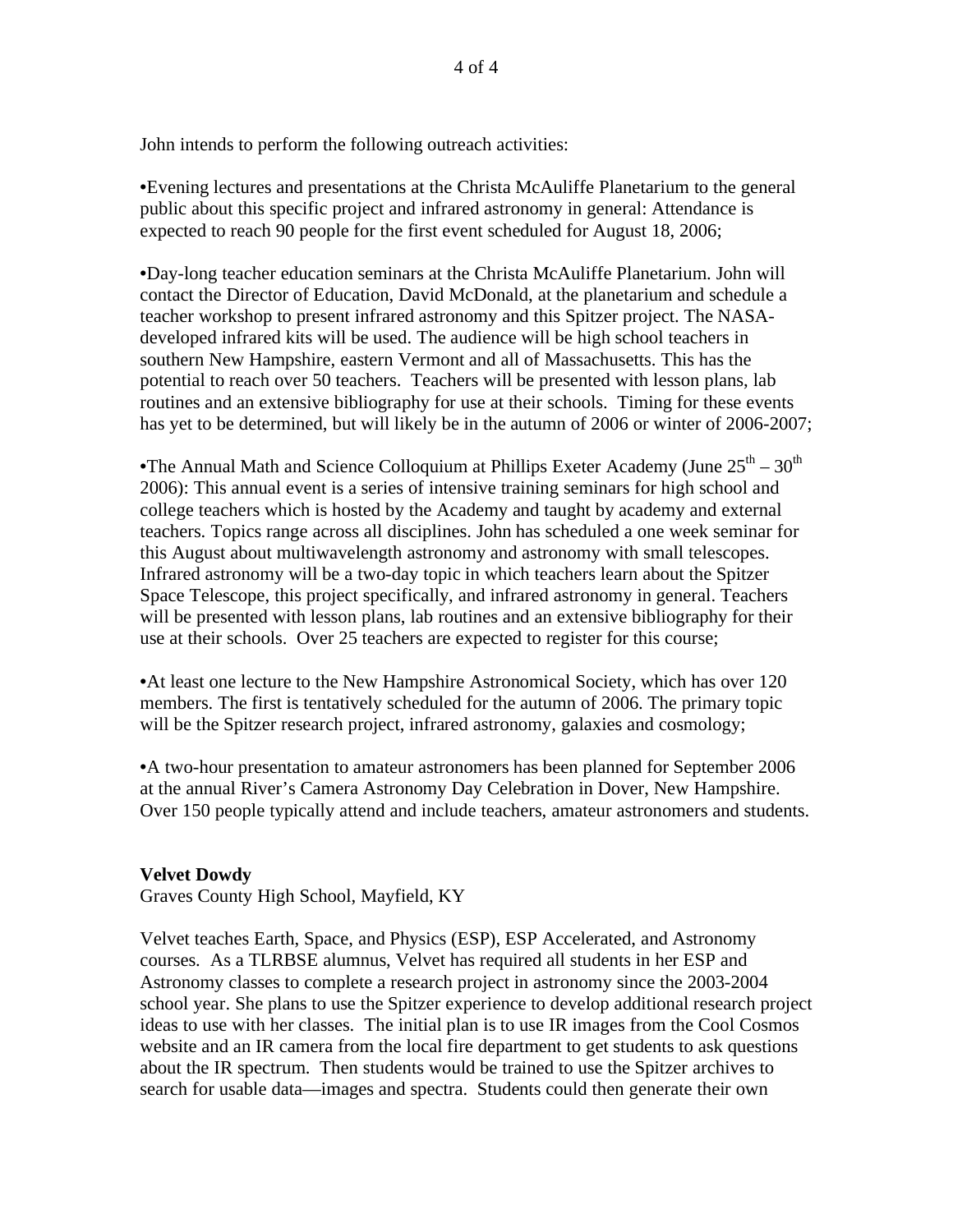research questions based on their explorations in the archive. Additional project ideas not only would give students increased opportunities for research questions, but also would allow them to use and analyze IR data, thereby broadening their experiences and understanding of astronomical phenomenon beyond the visible data provided through TLRBSE.

Kentucky's Core Content for assessment will change in the 2006-2007 school year. The changes add additional content at each grade level but more importantly, they define the specific skills and depth of understanding students must possess with respect to each content statement. Teachers at each level, particularly elementary and middle school teachers will be required to provide activities and assessments to deliver and assess the new content requirements. One of the new content and depth of knowledge requirements will be for the electromagnetic spectrum. These changes will especially impact science teachers in grades 4 and 7, but has implications for science in all grade levels 4-11. In addition, the state of Kentucky must address two major gaps with regard to students meeting the state standards in science—the gap between African American children and Caucasian children, and the gap between children receiving free and reduced lunch services and children who do not. In the Western Kentucky area where Velvet teaches, African American children are seven times less likely to meet state standards in science than their Caucasian counterparts and children in poverty are two times more likely to fall below standards.

To address these concerns, Velvet plans to offer three sessions to help teachers at the impacted grade levels adequately address this content at the Kentucky State Teachers Association Convention in November of 2006. One session will be geared toward elementary, one for middle, and one for high school teachers. Additional workshops for local and regional teachers will focus on activities and assessments for the relevant content at each level. Teachers will be provided with hands-on activities and education materials using the NASA-developed infrared kits and other sources.

Preliminary contact has also been made to offer a session on the electromagnetic spectrum as a component of the Kentucky NEED (National Energy Education Development) program. Kentucky NEED is designed to help elementary, middle, and high school science teachers incorporate energy education into the classroom using an interdisciplinary approach. All of these sessions are tentatively planned for the summer of 2006, with the exception of the KY NEED program. This is traditionally offered in the fall of each school year. Also, teachers from schools with significant populations of African American children and children in poverty (as determined by the state's criteria) will be more heavily recruited to participate in Professional Development opportunities particularly at the regional level. Teachers in these targeted schools would have priority for access to free materials and resources, although Velvet plans to seek funding and support to provide these to all teachers who attend her local and regional workshops.

Finally, Velvet intends to write an article about her Spitzer experience using IR data and activities in the classroom for the Science Teacher, a National Science Teachers Association publication for high school science teaches. With a circulation of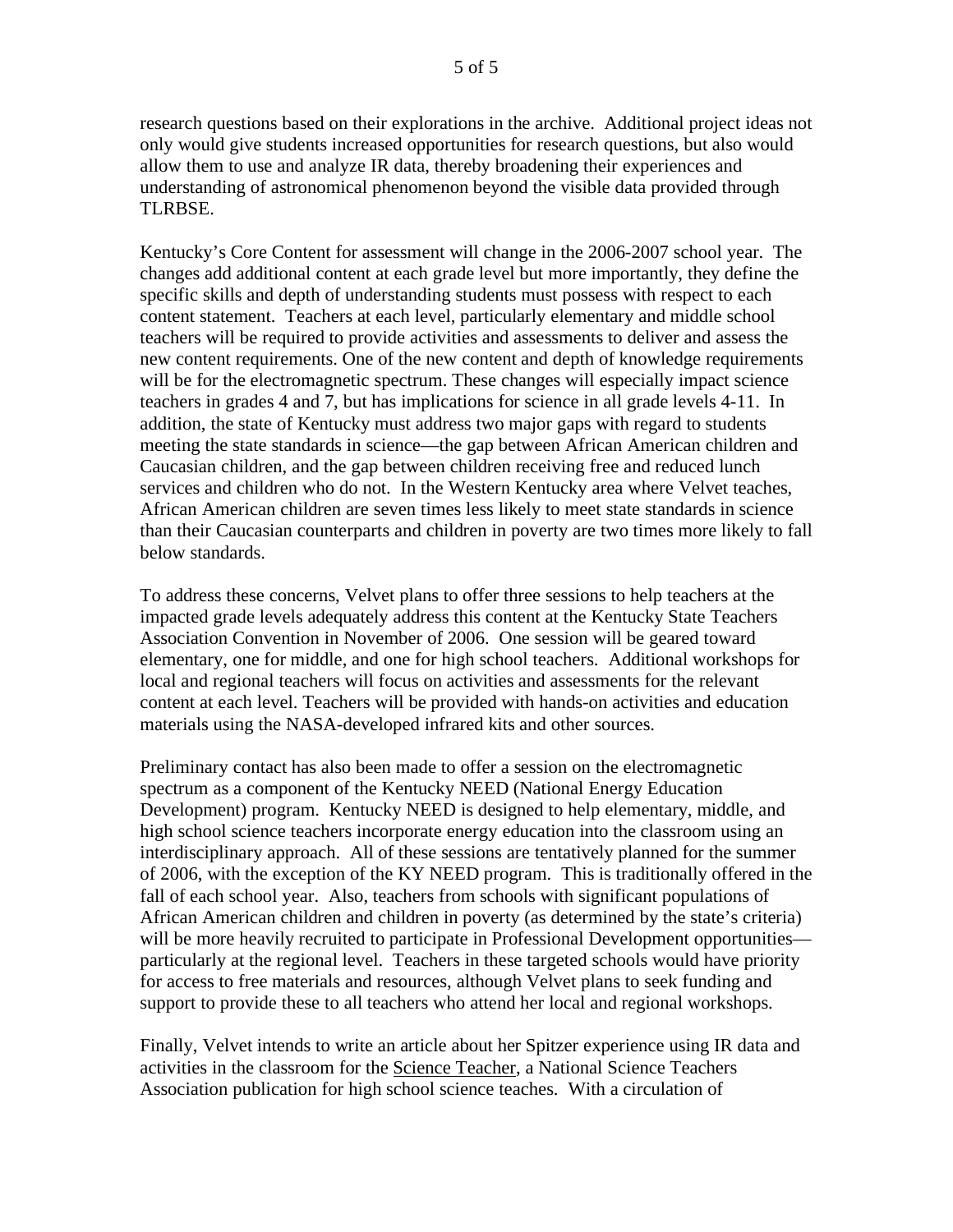approximately 18,000 teachers in 98 different countries, an article written for this professional trade journal has the potential to affect thousands of classrooms.

# **Rosa Hemphill**

Oregon Episcopal School, Portland, OR

Rosa teaches chemistry and research classes in grades 10-12. A number of students in each class are second-language students. The primary route for bringing educational information about the Spitzer project and infrared astronomy into the classroom will be through labs and through independent student research projects. In chemistry classes, infrared activities will be integrated into the labs introducing spectra, spectral lines and some of the images taken from an infrared thermal imaging camera. For instance, students will be asked how "seeing" the world in optical wavelengths might give a different view than seeing the world in the infrared (or X-ray or radio) wavelengths. Rosa has arranged to borrow a FLIR (Forward Looking Infrared) FLIR camera for a science course March 17-23, 2006 during which a FLIR Systems representative will train  $\sim 16$ high school students in the use of the camera; students will then use the camera to test "seeing" in the infrared and will demonstrate the use of the camera to three classes of elementary school students. This can be used to introduce the role of Spitzer in astronomical observations. Rosa will also serve as group representative to see if additional cameras or other FLIR Systems Inc. resources may be made available to the Spitzer teachers.

Rosa will invite a current chemistry student to participate in the research part of this program. She will learn how to locate and use the Spitzer data archive and will encourage chemistry/research students to pursue astronomy-related projects. Rosa will introduce students in a small introductory organic class to the infrared spectrometer during a Saturday field trip to Clackamas Community College (Oregon City) in April. *Student Spartan* (Wavefunction, Inc) is a molecular modeling program that can generate spectra. Students will use *Spartan* to generate IR spectra for models of hydrocarbons, including polyaromatics.

Rosa plans two 2-hour after-school workshops for teachers and specialists at her school (~10) and for 10-15 teachers from local schools on the electromagnetic spectrum and the use of a FLIR camera in inquiry activities during March; teachers will learn how to request and use a FLIR camera and download camera images for use in their lessons. In April, she will hold a 4-hour hands-on workshop for 10-20 local-area teachers, including teachers from a rural Canby school district, to make materials for lessons using SOPHIA kit materials on the electromagnetic spectrum and infrared activities. Rosa will present a workshop on the electromagnetic spectrum and on infrared teaching activities at the Oregon Science Teacher Association Conference October, 2006, Grants Pass, OR. Through teachers attending workshops, the outreach could reach potentially 800-1000 students. She will write an article for the The Oregon Science Teacher (~800 readership) on bringing inquiry-based IR activities into classrooms.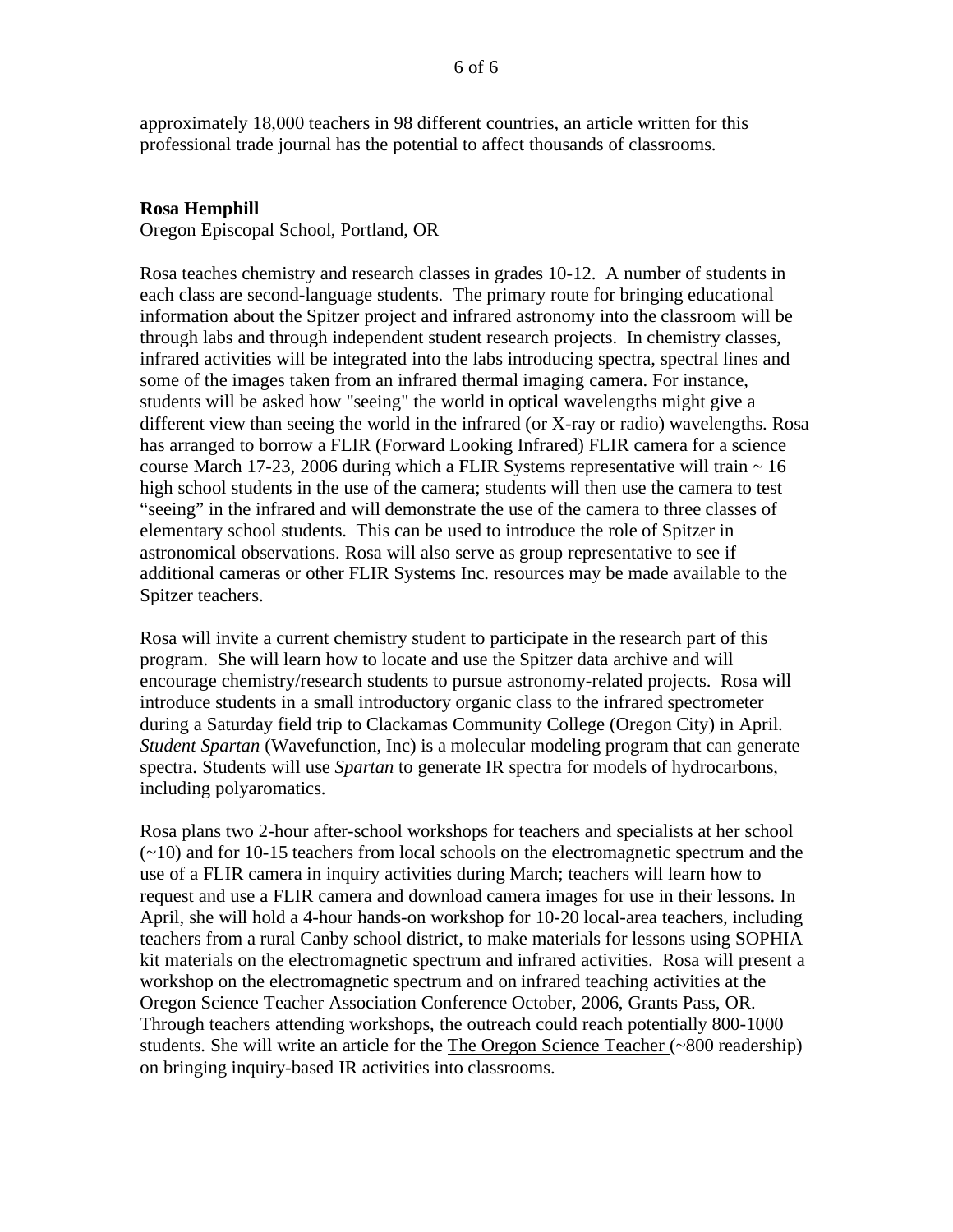Rosa has arranged for an astronomer to make a presentation on galaxies (including the use of Spitzer for research) to 20 students during one of her class periods and to meet and talk to 40 elementary school students. Rosa has also invited the astronomer to make a presentation on galaxies at the February meeting of the Rose City Astronomers (estimated 150-175 attendance). At the same meeting Rosa will introduce the Spitzer educational program to RCA members and set up a table of materials from the Spitzer program.

#### **Ardis Herrold**

Grosse Pointe North High School, Grosse Pointe, MI

Ardis teaches Chemistry and Astronomy classes and is director of the district's planetarium. In addition she is the advisor of the school Radio Astronomy Team.

Students will work on components of the Spitzer research in Astronomy and Advanced Astronomy classes. This will reach a target audience of approximately 70 students over the next year. The use of comparative multiwavelength imaging, infrared spectra and the niche of infrared in the electromagnetic spectrum will be explored. In addition, some individual students will work on their own research projects using Spitzer data. As they are able, and as resources permit, they may also join in on this current teacher research effort. Using these data and being able to communicate firsthand to students the experience of real research is an excellent motivational tool and gives a more realistic view of science and research than what can be gained from textbook and internet reading.

The outreach components will involve teacher workshops on infrared astronomy, the Spitzer Space Telescope, authentic research experiences for teachers and students, and the electromagnetic spectrum. Activities will involve hands-on experiences of doing demonstrations and experiments in the infrared, offer take-home materials (some from the SOFIA kit) and will be correlated to the state science objectives. The audience will include some teachers who teach a large percentage of urban and minority students. The first of four target venues will be a school district workshop this spring for teachers of grades 6-9. Arrangements for this workshop are currently being made with Jane Nutter, staff development director of Grosse Pointe Schools. A Saturday workshop sponsored by the Michigan Earth Science Teachers Association will be held March  $25<sup>th</sup>$  entitled "Stalking the Infrared Universe". This is one of a regular series of Saturday workshops offered by MESTA called "Stalking the Wild Quarry". Workshops will also be conducted at the fall conferences of the Metro Detroit Science Teachers Association on October 21<sup>st</sup> and the Michigan Earth Science Teachers Association on October  $7<sup>th</sup>$ .

In the realm of informal education, Ardis has arranged to talk about Spitzer and infrared astronomy at meetings of the Student Astronomical Society of the University of Michigan and Eastern Michigan University astronomy club (memberships approximately 80 and 30 in these clubs) this spring. The EMU talk will be on April 6th. Ardis will also speak at the Great Lakes Star Gaze near Clare, MI (a regional star party with an attendance of 300) on October 23rd. Arrangements are pending to speak at the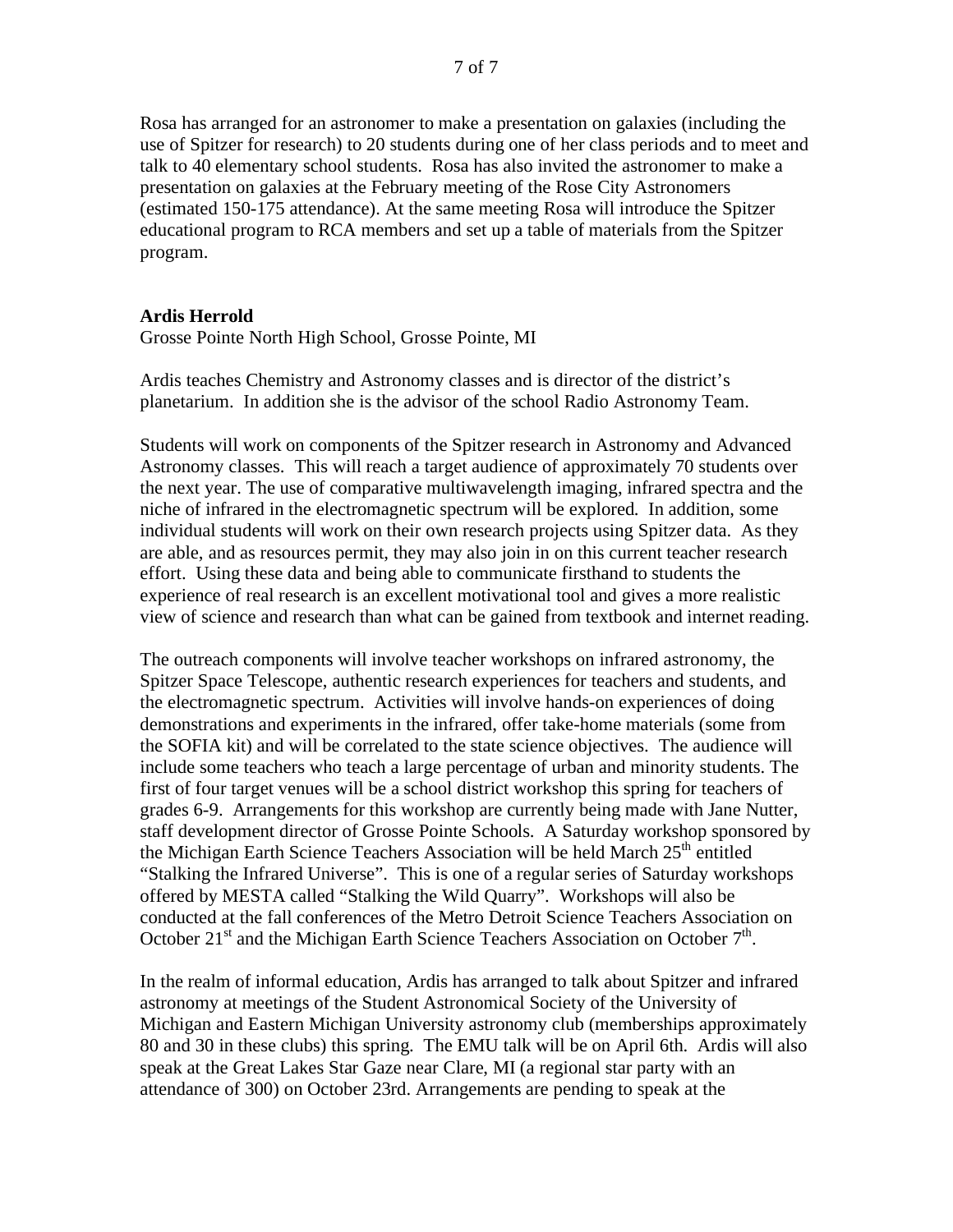Astronomy at the Beach event (attendance 800-1000) at Kensington Metropark in Milford, MI on September 30th.

### **Thomas Loughran**

Saint Joseph's High School (SJHS), South Bend, IN

Tom teaches chemistry and leads a research community for high school students, grades 10-12. Two SJHS students will devote up to three semesters of their efforts in the context of their two-year Science Research course to every aspect of the Spitzer Teacher Research project, from participating in proposal development, data analysis, to collaborating in dissemination of results, including publication. These students (Matt Pellegrino and Vinay Patel) have already spent seven hours in public relations activities on behalf of Spitzer, leading some 500 children in hands-on activities with a thermal IR camera at Science Alive! (See below.) As they climb the learning curve, they will establish milestones connected to web resources in an attempt to ease the ascent for firstyear participants in the research course next year who will join with them in this Spitzer research project. The hope is to make these milestones and resources available together with data and data analysis tools on the web in an e-Lab format (for a prototype, see http://quarknet.fnal.gov/grid) to serve a much broader community of student researchers. Tom is an education specialist on the staff of I2U2

(http://www.interactions.org/sgtw/2005/1207/20051207.pdf), the NSF-sponsored program responsible for e-Lab development. The resulting on-line resource will be submitted to the Merlot site (http://www.merlot.org/Home.po) for review and dissemination, publicized on the QuarkNet listserve reaching some 500 high school physics teachers, the Modeling listserve reaching a community of 800 physics teachers, and at the Computational Science Educational Reference Desk (http://www.shodor.org/refdesk/index.php), part of the National Science Digital Library (http://nsdl.org/).

Three other students in this same research class are currently using Photoshop with ESA/ESO/NASA Photoshop FITS Liberator v.2.0 to learn astronomy image processing, using .fits images taken from the WIYN .9m telescope at Kitt Peak by members of the 2004 Cohort of the NOAO's TLRBSE program. These students hope to create presentation-quality images from the photometry data taken in this proposed Spitzer observing project, which would be available for presentations of the project at AAS and other venues. They also plan to submit their methodology and results for publication in the RBSE Journal, to post their photos on the Saint Joseph's High School web site, and to create a series of large posters for display in school hallways and in the art gallery. Moreover, two of the students involved in this imaging project are filmmakers. They would like to make a 2.5 - 5 minute film documenting the research experience of their colleagues Matt and Vinay: a student-produced film on student involvement in Spitzer research, to be broadcast over the SJHS morning video assembly and submitted for broadcast on the Channel One network:

(http://www.channelone.com/exchange/guidelines/video/.)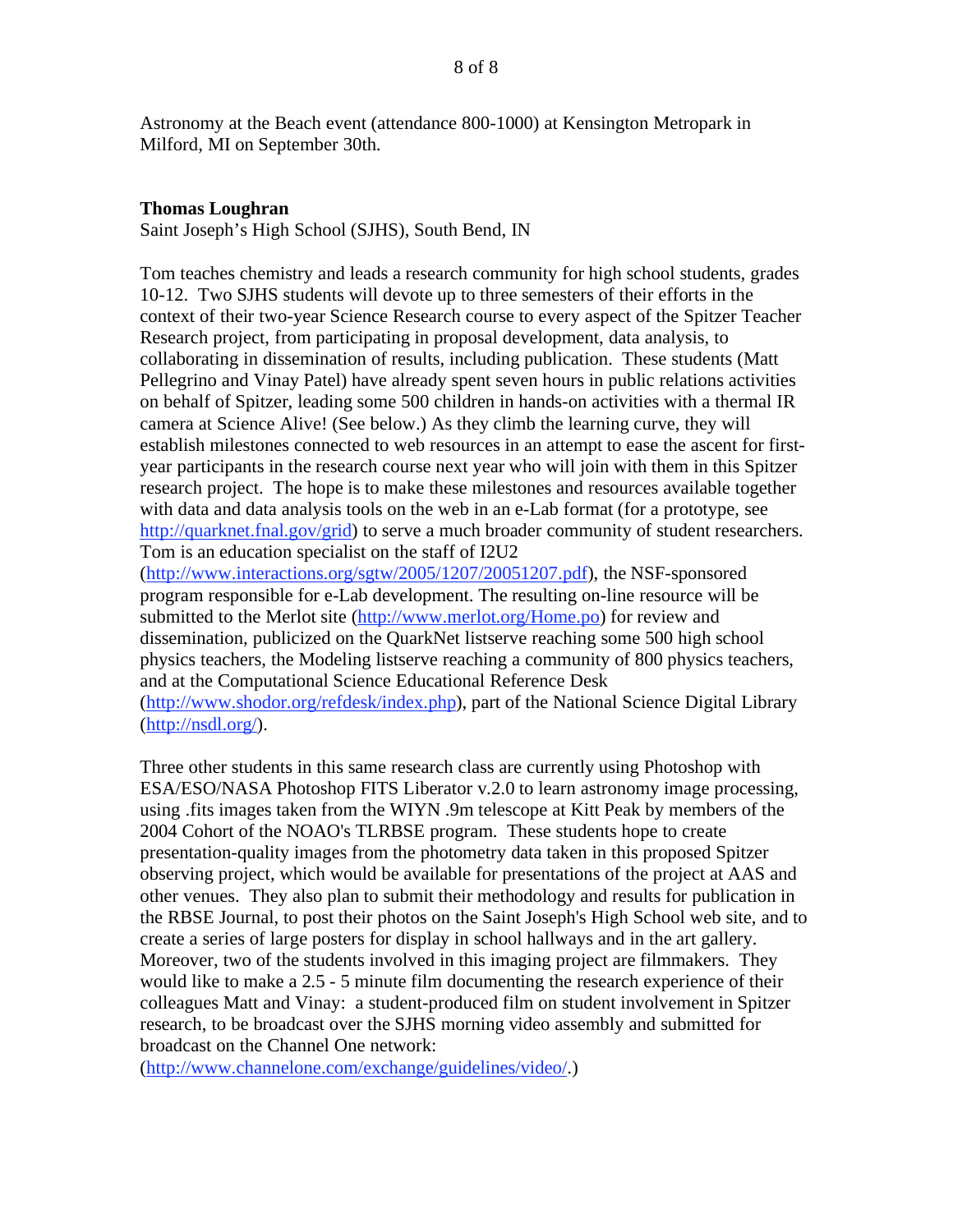Public presentations of Spitzer and multiwavelength astronomy will include annual participation in Science Alive! (http://www.sjcpl.org/science\_alive/default.html), a program which draws some 4000-5000 elementary and middle school students and families into the Saint Joseph County Public Library for hands-on science learning opportunities. In the first of these presentations, over 1500 Spitzer images were distributed to some 1000 mostly elementary students and their families, from 9am to 4pm on February 4th, 2006 in the Notre Dame Department of Physics display area. At that event, at least 500 children experienced face painting with ice in front of an IR camera on loan from the Indiana University Department of Astronomy. Spitzer images were also used as a lead-in to discussion of nuclear synthesis and to an invitation to weeklong summer science camps for middle school students sponsored by the Joint Institute for Nuclear Astrophysics at Notre Dame (http://www.jinaweb.org/).

Professional development workshops for teachers will take place in cooperation with Research Experience for Teachers (RET) programs at the University of Notre Dame (http://ret.nd.edu/pages/projects-physics.shtml). The focus of these workshops will be using e-Labs to bring a variety of research experiences, including this one with Spitzer, into workable curricular contexts. Tom has contacted Beth Marchant, the director of the Notre Dame Physics RET effort, to arrange for a presentation to 24 South Bend RET teachers. On the basis of the experienced gathered in this Notre Dame RET context, similar workshops (ranging 20 minutes to one hour in length) will be submitted to the 2006-07 national meetings of the American Association of Physics Teachers and the National Science Teachers Association.

# **Dwight Taylor**

South Anchorage High School, Anchorage, Alaska.

Dwight teaches Astronomy and Advanced Placement Biology. Dwight plans to ask the local fire department to bring one of their IR cameras to his and other science classes at his school, South Anchorage High School, for a presentation of how infrared wavelengths can be observed. In his astronomy classes, after a multiwavelength project (based on the Cool Cosmos Multiwavelength Gallery) and learning about galaxies, students will work on the Active Galactic Nuclei Spectroscopy project from TLRBSE to give experience of real research. Students will then work on components of our Spitzer research project in Astronomy. They will analyze the data making the same calculations, where possible, that we as a team have used.

A presentation on the Spitzer Teacher Research project and infrared astronomy will be given at the fall in-service training of the Anchorage School District science department in August. The fire department will again be asked to participate by demonstrating their infrared camera. The Anchorage School District has 50,000 students and more than 3,000 teachers. A workshop class on infrared astronomy and the Spitzer Project (15 hours) will be offered in Anchorage during the fall of 2006. Continuing education credit will be sought for the workshop through the University of Alaska Anchorage. The SOFIA infrared teacher materials will be used along with other astronomy resources. In